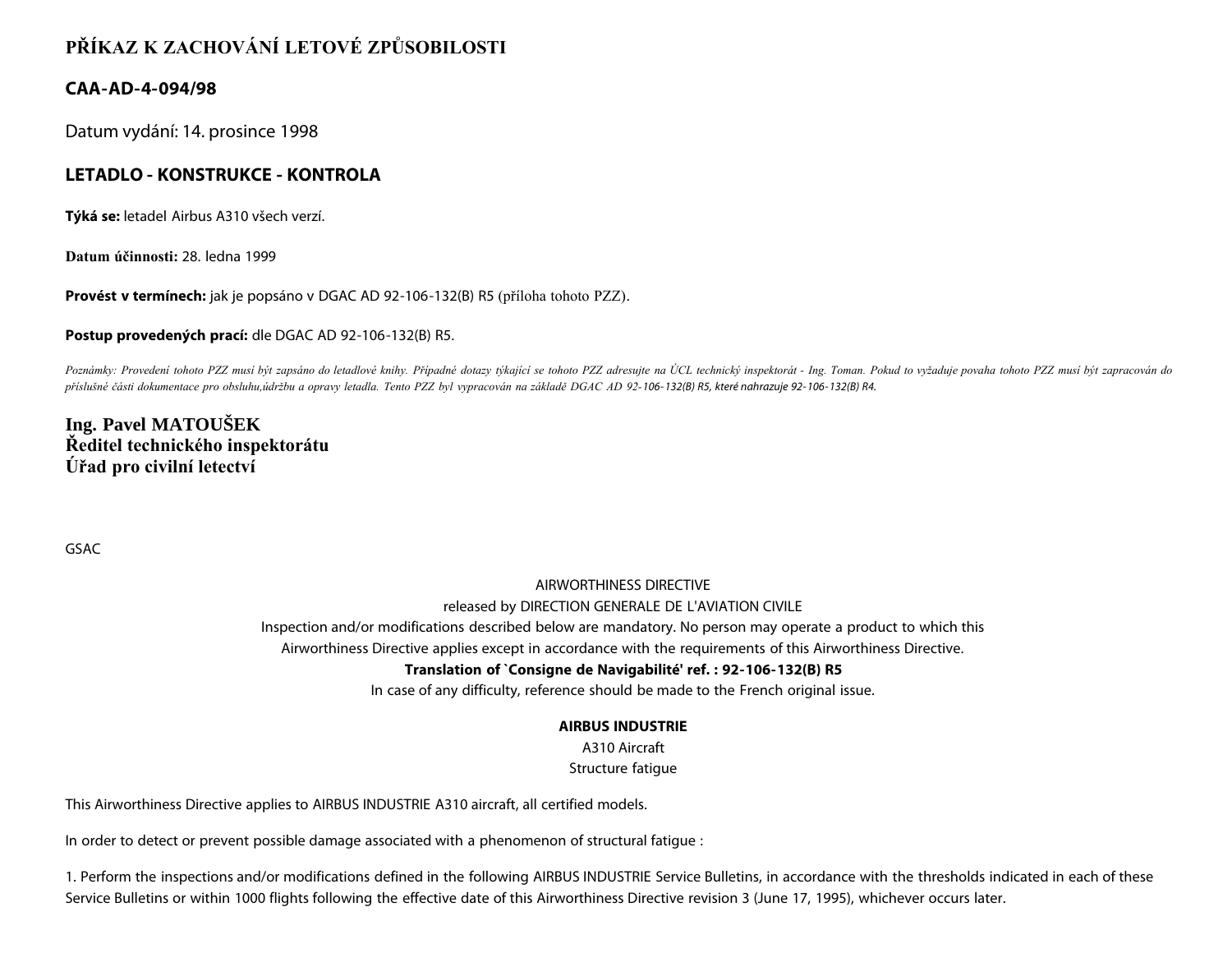1.1. S.B. A310-53-2014 Revision 5 and Change Notice 5B : Fuselage - Center Section - Reinforce bottom joint angle fitting at FR40.

1.2. S.B. A310-53-2016 Revision 5 : Fuselage - Center Section - FR47 and FR54 area - Provide local reinforcement.

1.3. S.B. A310-53-2054 Revision 2 : Fuselage - Center Section - Inspect frame reinforcement angle runout of FR46 between STGR21 and 22 LH/RH.

1.4. S.B. A310-53-2057 Revision 1: Fuselage - Center section - Inspection of the T-section connecting FR50A to the beam between FR50 and FR51 LH/RH.

1.5. S.B. A310-53-2059 Revision 1: Fuselage - Inspect the lower side panel at the lap joint with the upper side panel at FR47 and STGR22, LH/RH.

1.6. S.B. A310-55-2002 Revision 4 : Stabilizers - Horizontal stabilizer structure - Reinforcement of junction parts.

1.7. S.B. A310-55-2004 Revision 3 : Stabilizers - Horizontal stabilizer structure - Inspection program after reinforcement as per Service Bulletin no A310-55-2002 embodiement.

1.8. S.B. A310-57-2002 Revision 2 : Wings - Leading edge access panels landing - Lower skin - Inspection for cracks at bolt holes.

1.9. S.B. A310-57-2006 Revision 3 : Wings - Holes around overwing refueling aperture at RIBS 13 -14, Inspection.

1.10 S.B. A310-57-2032 Revision 3 : Wings - Upper skin forward of front spar - Inspection for cracks.

1.11 S.B. A310-57-2037 Revision 3 : Wings - Bottom skin aft of rear spar inspection for cracks forward of the ailerons.

1.12 S.B. A310-57-2039 : Wings - Center wing - Inspection of front spar web vertical posts.

1.13 S.B. A310-57-2046 Revision 6 : Wings - Rear spar at selected bolt locations for attachment of MLG forward pick up fitting.

1.14 S.B. A310-57-2047' Revision 3 : Wings - Center wing - Inspect rear spar internal angle and tee fitting.

1.15 S.B. A310-57-2050 and Change Notice OB : Wings - Center wing box - Inspect treillis boom drain holes.

1.16 S.B. A310-53-2074 Revision 2 :